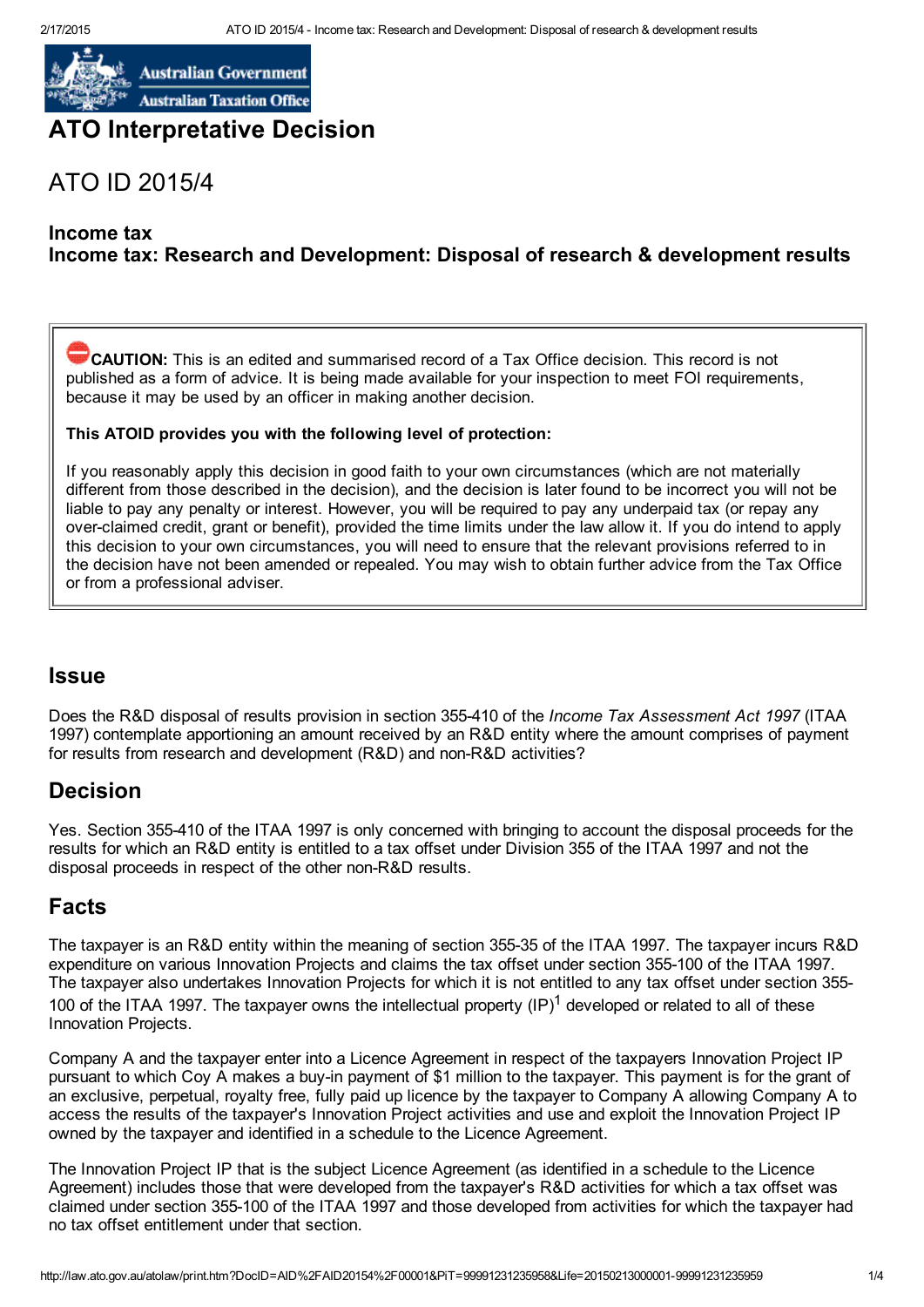2/17/2015 ATO ID 2015/4 Income tax: Research and Development: Disposal of research & development results

The Licence Agreement also attaches a specific value to each Innovation Project IP identified in the schedule to the Licence Agreement. The values disclose that \$900,000 of the \$1 million buy-in payment related to Innovation Project IP developed as a result of R&D activities for which the taxpayer was entitled to the tax offset under section 355-100 of the ITAA 1997. The remaining \$100,000 related to Innovation Project IP developed from other activities in respect of which the taxpayer had no tax offset entitlement under section 355-100 of the ITAA 1997.

## Reasons for Decision

Section 355-410 of the ITAA 1997 is an integrity provision which corresponds to the former integrity rules in subsections 73B(27A), 73B(27B) and 73B(27C) of the *Income Tax Assessment Act 1936.* The role of these provisions is to ensure statutory revenue treatment for amounts received by an R&D entity relating to the results of R&D activities, including from the granting of rights to the results by way of licensing.

Section 355410 operates to include certain amounts (referred to as 'results amounts') an R&D entity receives or is entitled to receive in an income year in the R&D entity's assessable income for that year. The results amounts are set out in paragraph 355410(1)(b) of the ITAA 1997:

- (i) an amount for the results of any of the R&D activities;
- (ii)

an amount from granting access to, or the right to use, any of those results;

(iii)

an amount attributable to the R&D entity having incurred the expenditure, including an amount it is entitled to receive regardless of the results of the R&D activities;

(iv)

an amount attributable to the R&D asset being used for the purpose mentioned in subparagraph (a)(ii), including an amount the R&D entity is entitled to receive regardless of the results of the R&D activities;

(v)

an amount from \*disposing of a \*CGT asset, or from granting a right to occupy or use a CGT asset, where the disposal or grant resulted in another person acquiring a right to access or use any of those results.

\*denotes a term defined in section 9951 of the *Income Tax Assessment Act 1997.*

Where an R&D entity receives a lump sum for the results from R&D and non-R&D activities, the entire lump sum will not be subject to section 355410 of the ITAA 1997 simply because a part of it should be subject to it. In such a case section 355410 of the ITAA 1997 is only concerned with bringing to account the proceeds in respect of the results for which the R&D entity is entitled to a tax offset under Division 355 of the ITAA 1997.

Support for this view can be found in the decision of the Full Court of the Supreme Court of New South Wales in *Bambro (No. 2) Pty Ltd v. Commissioner of Stamp Duties* (1963) 63 SR (NSW) 522. In that case, under an agreement for the sale of land, the purchaser agreed to buy the land for a fixed sum, after which the vendor agreed to erect a number of buildings for an additional sum the purchaser was required to pay. The purchaser was entitled to withhold payment of the balance of the purchase price for the land until the buildings were completed. The Full Court held that even though the sale of the land and the erection of the buildings were dependent upon each other and formed one entire bargain or transaction, separate prices were agreed for the both events and the building was to commence after the land was transferred. Accordingly, the agreement to transfer the land and the agreement to build were considered to be separate or distinct 'matters' for the purposes of levying stamp duty.

Similarly, where the disposal or right to access the results of R&D activities and non-R&D activities are conveyed under a single agreement for a lump sum payment, they need to be considered as separate matters for the purposes of applying section 355410 of the ITAA 1997. Only the portion of the lump sum attributable to the disposal of the R&D results will be included as assessable income under section 355410 of the ITAA 1997 as a results amount.

It will be a question of fact as to what portion of a composite lump sum received is attributable to the disposal of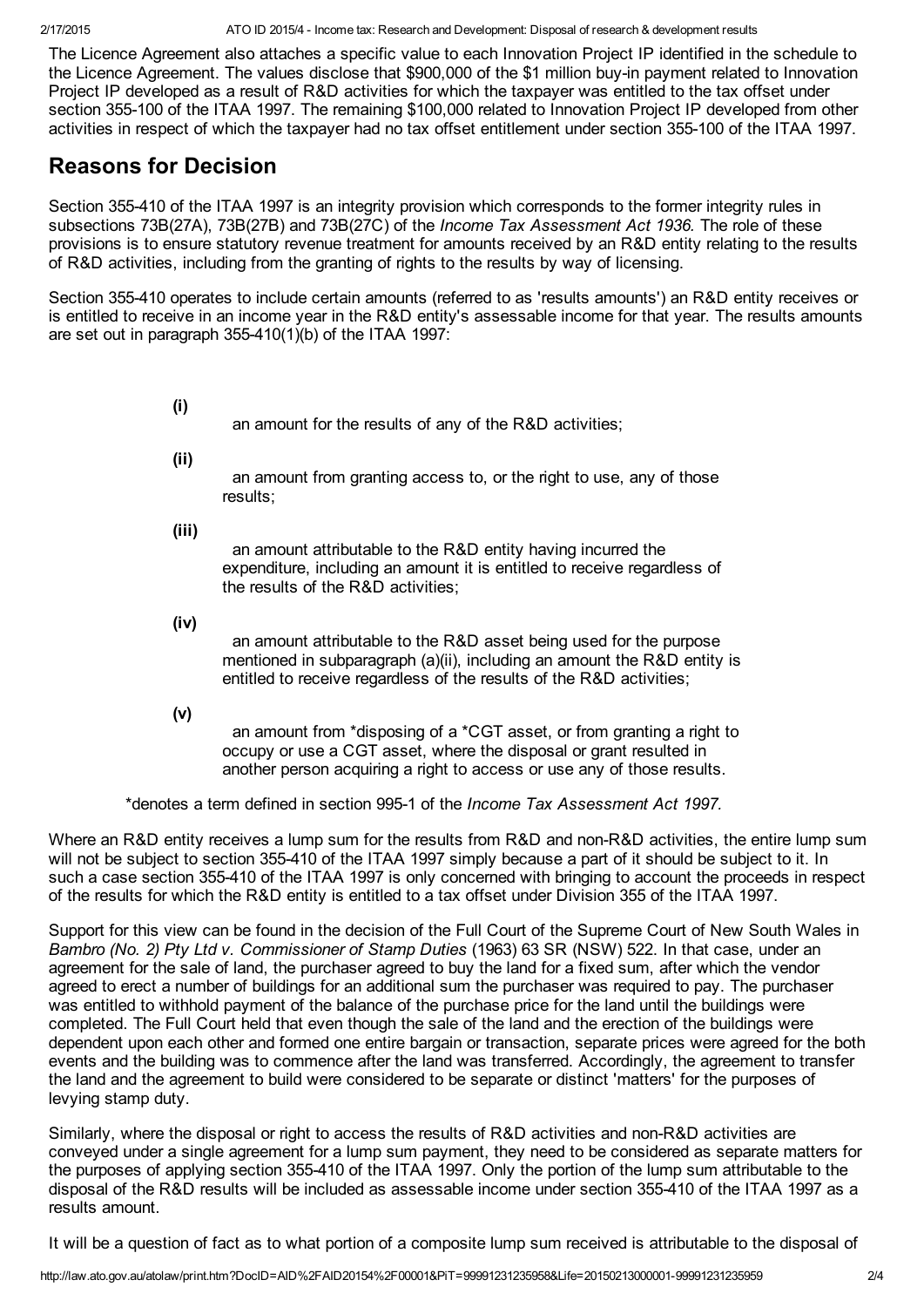#### 2/17/2015 ATO ID 2015/4 Income tax: Research and Development: Disposal of research & development results

R&D results, having regard to the terms of the relevant contract or agreement. The method to be adopted in any particular case must be 'fair and reasonable' in all the circumstances *(Ronpibon Tin NL and Tongkah Compound NL v. Federal Commissioner of Taxation* (1949) 78 CLR 47 at 59; [1949] HCA 15 at paragraph 18; *Adelaide Racing Club Inc v. Federal Commissioner of Taxation* (1964) 114 CLR 517 at 526; [1964] HCA 57 at paragraph 16). There may be more than one fair and reasonable basis for apportionment of the amount attributable to R&D and non-R&D activities. The Commissioner will accept the method adopted provided it is fair and reasonable, and applied consistently.

In the present case, the taxpayer and Company A identified in the Licencing Agreement the value of the results from the R&D activities and non-R&D activities, with \$900,000 of the buy-in payment being attributable to the results from R&D activities. The taxpayer is therefore required to account for \$900,000 as a 'results amount' under section 355-410 of the ITAA 1997 in the income year it received the buy-in payment.

### [1]

The "Intellectual Property Rights" as defined in the Licence Agreement includes confidential information, trade secrets, technical data and know-how and unregistered designs, patents and trademarks, these things being neither Division 40 or CGT assets.

### Date of decision: 21 January 2015

### Legislative References:

*Income Tax Assessment Act 1997* section 355-35 section 355-100 section 355410

*Income Tax Assessment Act 1936* subsection 73B(27A) subsection 73B(27B) subsection 73B(27C)

### Case References:

*Bambro (No. 2) Pty Ltd v. Commissioner of Stamp Duties* (1963) 63 SR (NSW) 522 [1964] NSWR 183 (1963) 80 WN (NSW) 1142

*Ronpibon Tin NL and Tongkah Compound NL v. Federal Commissioner of Taxation* (1949) 78 CLR 47 [1949] HCA 15 (1949) 8 ATD 431

*Adelaide Racing Club Inc v. Federal Commissioner of Taxation* (1964) 114 CLR 517 [1964] HCA 57 (1964) 13 ATD 361

Related Public Rulings (including Determinations) TR 2012/3 GSTR 2001/8

### Keywords

Research & development tax incentive Research & development tax offset Capital gains tax CGT event A1-disposal of a CGT asset CGT events D1-D3 - bringing into existence a CGT asset

Siebel/TDMS Reference Number: 1-65XMUQP

Business Line: Public Groups and International

Date of publication: 13 February 2015